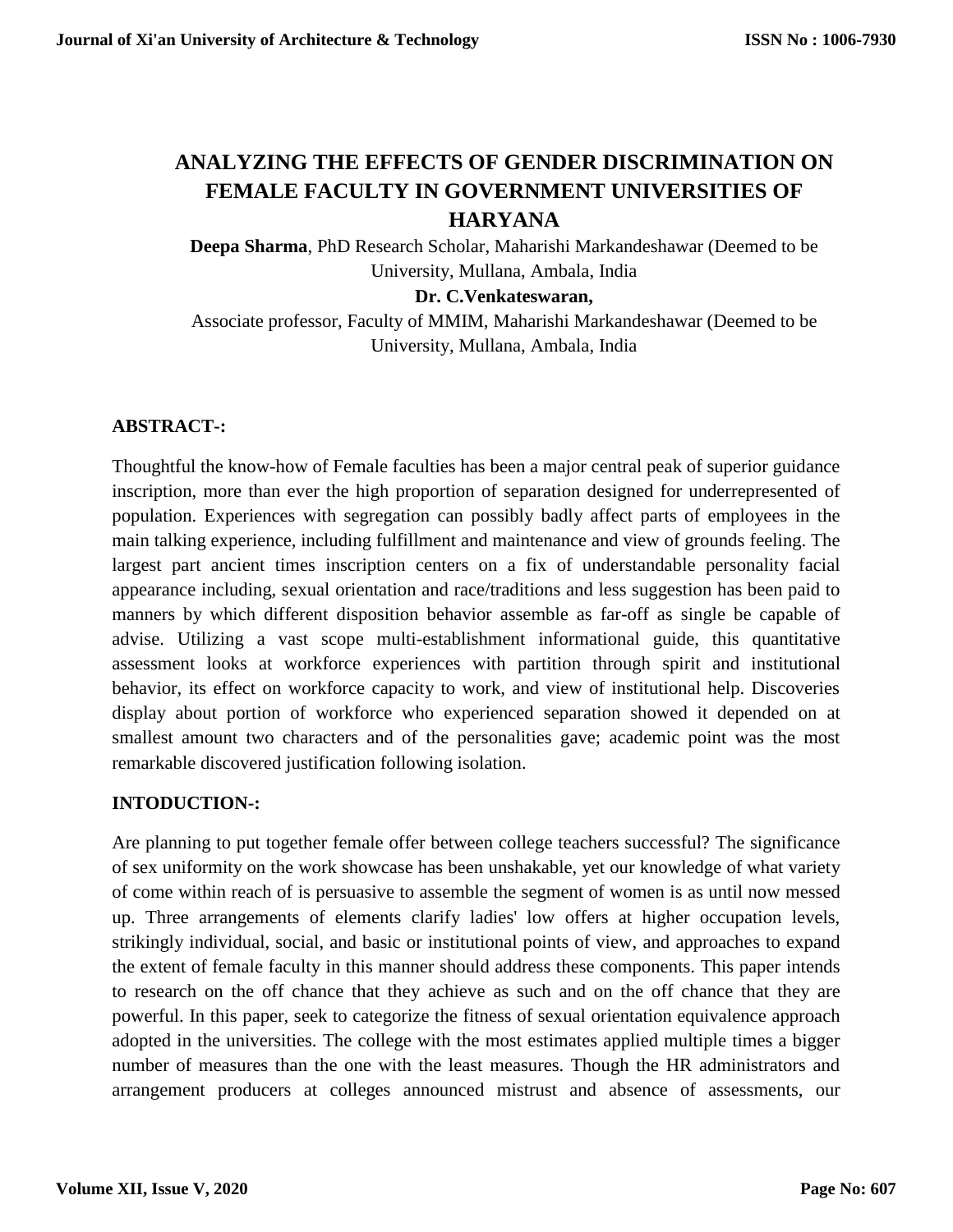examination uncovers a positive connection between strategy measures and the decrease of the discriminatory limitation and between approaches in the societal point of view and the extension of the scope of women among all teachers. As in different associations, ladies in colleges are enormously dwarfed by men in places of formal force, authority, high status and high pay. To cure this circumstance, businesses and HR directors regularly apply strategy measures, similar to sexually independent procuring and determination systems and special treatment of female's staff.

Given the prominence and the expenses of executing a sexual orientation equity strategy, the constrained data accessible about the variety in usage and viability of arrangement measures is prominent. . Our commitment is to hypothetically classify various kinds of sexual orientation fairness strategy and to look at the execution and adequacy of these arrangements in colleges.

**KEYWORDS-:** Gender inequality, Female faculty, Academic Universities,

# **THEORETICAL STRUCTURE -:**

The overall absence of female faculty in higher positions is the combined after effect of various restrictions at numerous focuses along the vocation way. How we will quickly assessment hypotheses and points of observation that simplify straight down sexual orientation loneliness. In our study of recognizing three conditions of variables to clarify females positions underrepresented at higher employment levels: (1) Extraordinary, (2) Societal, and (3) Fundamental or institutional impacts. For colleges, a practically identical arrangement of three components clarifies why women′s rank headways are less; all the time more slow than men′s, remarkably roofs, boundaries, and obstacles. Roofs show that because of individual elements ladies don't reach your destination at the most prominent positions. Limits show that once women are have passed a specific stage sexual orientation contrasts vanish, in this way reflecting social elements. Obstacles allude to institutional hindrances. These three points of view best reduce the reasons for vertical sexual orientation segregation. We think about them as supplementing one another, not as fundamentally unrelated. We examine instances of arrangement gauges that describe every point of view.

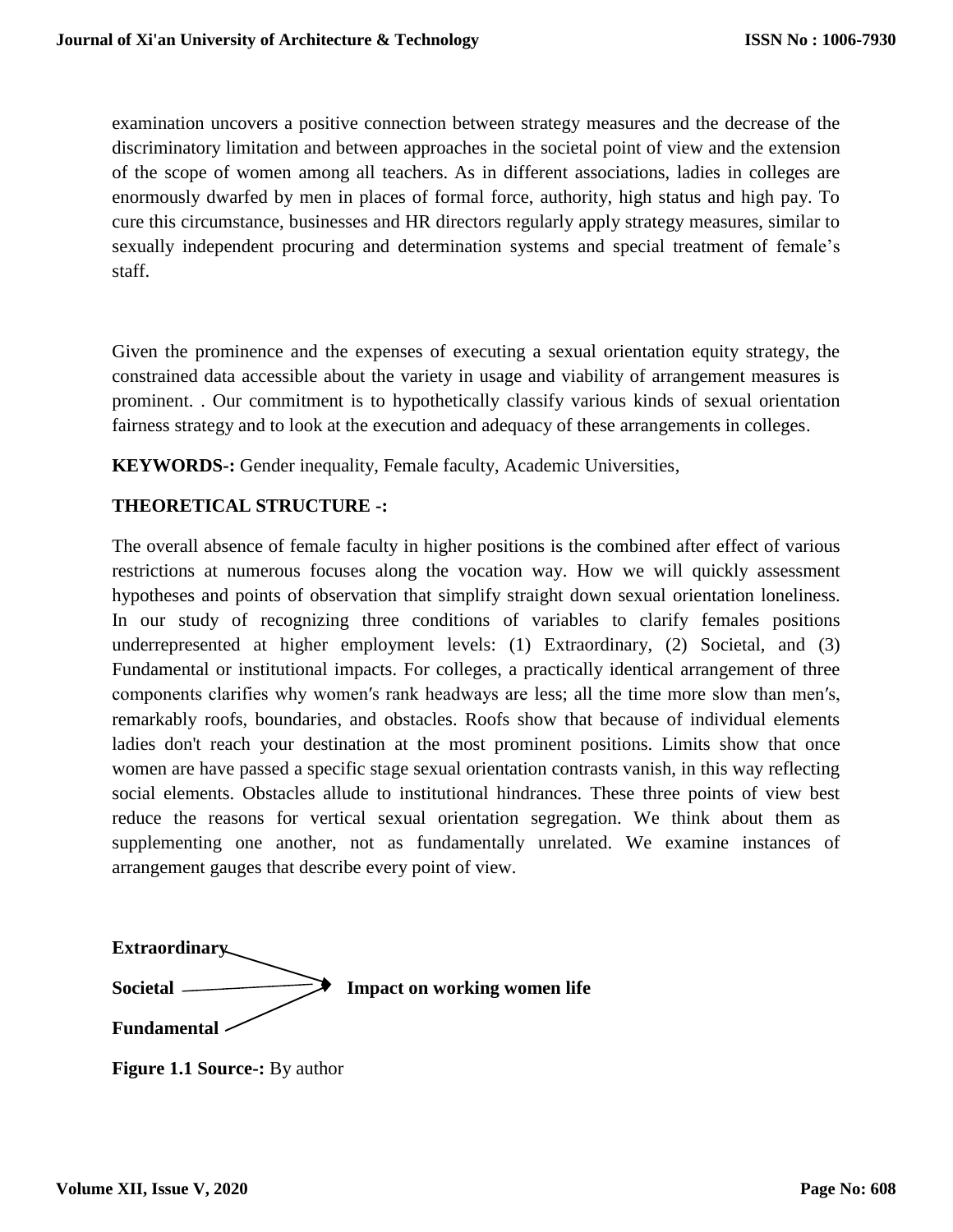The extraordinary point of view is that people are fundamentally unique. Fagenson (1990) alludes to this worldview as the sexual orientation focused point of view, in which ladies' underrepresentation at the more significant levels in associations is ascribed to contrasts among people, for the most part in mental qualities and socialization foundation, distinctive work directions or vocation decisions shows connection between sex job stereotyping and qualities viewed as required for the executives achievement. The generalization of the moderately agreeable, latent, non-judicious character of ladies is viewed as in opposition to the requests of top level positions. Assumptions regarding the contrasts among people in character and inspiration which structure the center of the individual point of view, lead to intercession procedures that help ladies. Preparing, training and instruction Female staff fit into this point of view. The aim of such projects has been portrayed as measures to attach an absence of unambiguous human and social capital in singular laborers propose that hierarchical highlights of colleges ought to be changed to consider sexual orientation based contrasts in requirements and way of life.

## **REVIEW OF LITERATURE**-:

Various investigations have shown that separation against ladies continued universally even today, in spite of the broad laws against it. Studies have recorded separation in most fields of word related life. Nelly (1985) detailed that ladies were paid not as much as men in any event, while doing likewise sort of occupation, with a similar activity status, title and a similar degree of training and experience. Dixon (1992) discovered comparable outcomes in their investigation of open laborers in Florida. They examined government workers with a similar activity title and instructive capability and discovered that ladies who faced discrimination because of their gender a 1991 report from the United Nations uncovered that male and female staff compensation contrasts couldn't be credited to understanding, ability or indeed, even character contrasts among people. Richard (1970) inferred that if ladies were unhindered by the requirements of numerous jobs, absence of accounts or segregation in the working environment, they would pick increasingly esteemed furthermore, testing vocations. Past investigates additionally exhibited that ladies were less inclined to hold positions with power over others, in the case of directing different workers, having the power to procure what's more fire, or having power over other's compensation.

Financial specialists Denel (1996) found that there was a sex-hole in by and large advancements. Females were advanced less regularly than correspondingly taught men. They ascribed some piece of this distinction to family choices; maybe ladies would want to have less obligation grinding away due to the obligations they as of now convey at home. Harked (1981) additionally examined sexual orientation disparity as far as the interrelationship of man centric society and private enterprise. Occupation isolation by sex, she contended, is a significant angle by which male centric society and private enterprise had communicated. She contended that ladies were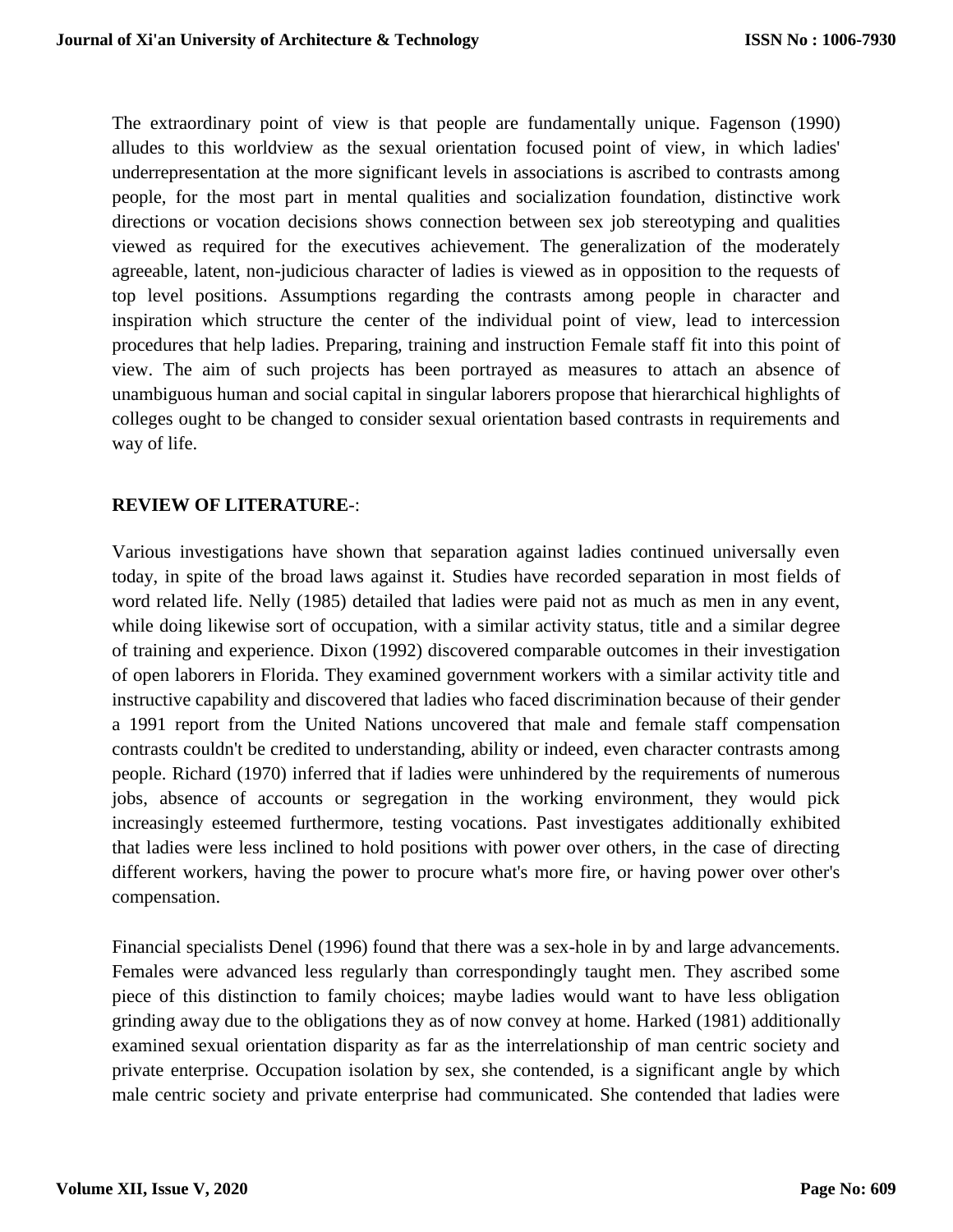rejected from quite a bit of paid work for the most part through the gadget of occupation isolation by sex. To Gnomes (1992), generalizations against ladies and inclinations of male chiefs forestalled ladies' professional success. The hindrance shaped by these has been alluded to as the discriminatory constraint. As per Hunt and Hurtle. A (1977), the regular adapting procedures of working ladies incorporate legitimization, compare metallization, and settling. Legitimization alludes to the rethinking of an upsetting circumstance so as to make it adequate. In compact metallization, the technique is to keep the two jobs unmistakable and to show two unique arrangements of conduct in the jobs. Settling is looking for the choice of an outsider to choose a specific issue that prompts job strife. Studies on women in professions Linda (2001) examinations on ladies in the generally male commanded universe of callings. Consequently it will be intriguing to test into the investigations on them so as to pick up data on the why of the circumstance. Broils (2001) contended that in spite of the fact that the lawful boundaries that verifiably kept ladies from entering the legitimate calling have been evacuated, the casual and auxiliary obstructions that hindered their full support in the calling despite everything existed.. The examination uncovered how sexual provocation and separation were utilized as a type of social control to avoid the full cooperation of ladies legal counselors. Coyly (2005) analyzed the profession ways of ladies monetary officials who had attempted different ways to deal with adjusting vocation and family. The expert level these ladies had accomplished requires an enormous duty of time, vitality, and feeling that looked normal to bosses and customers, who accept that a vocation merits determined loyalty. Then, these ladies must go up against the social model of family that characterized marriage and parenthood as a lady's essential livelihood. The above examination centered on the social and social powers that made ladies' personalities and molded their comprehension of what made life, worth living. These clashing requests made on female experts lessened their activity fulfillment and prompted pressure and unevenness in their lives. A fixed family, an understanding workplace, and changes in socially based self-desires for female experts could prompt more satisfying and even proficient and family lives for ladies. (Kilmer, 2002). (Rout 1995) examine well-known unambiguous weights lively carrying out what's more, at home practiced by wide-ranging experts and their life associates and acknowledged that a feminine health center left over assignment at hand and diminished enthusiasm for her family were significant stressors that influenced her whole nuclear family.

Various stressors included time pressure, hours accessible to come in to work, nonappearance of help, additionally, and proportion of work area work. Various women brought work home, and contribute vitality away from home at social affairs, and family life was persistently impeded by calls. This examination furthermore perceived occupation difficulty as a critical stressor for female general experts. Women by and large went up against obstructions in showing up at top, official posts," Although women in the United States hold only a little level of authentic organization positions, they have made more progress than women in various countries, according to the International Work Organization's report, of the year 2001, titled Traversing the Glass Ceiling: Women in Management as confirmed as a result of the description, women in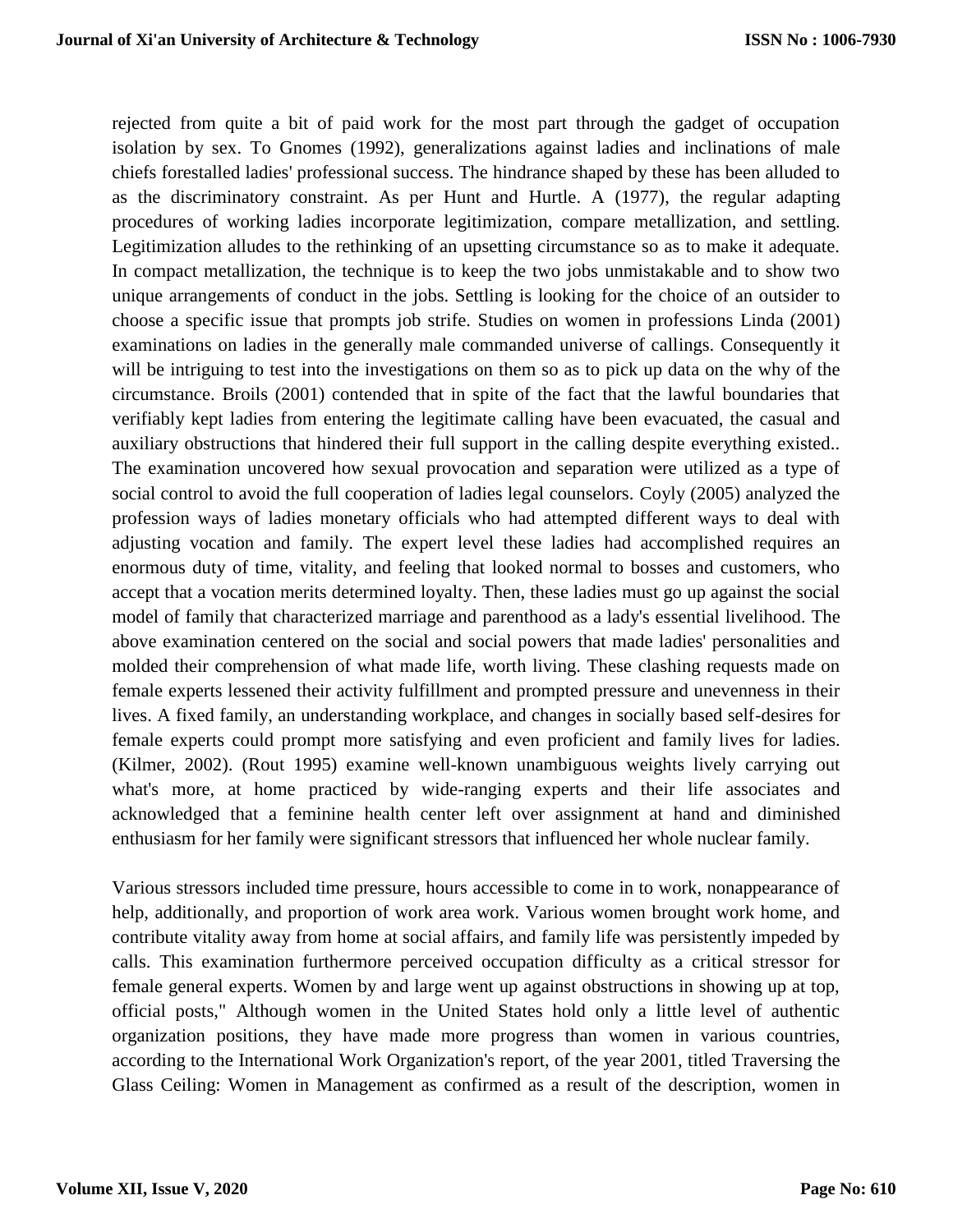these countries were experiencing not just a 'glass rooftop yet tumbler dividers,' where women were not living being position up and on the subject of for and presented mid-level spaces that organized them for the peak positions. They were also thought to be not ready to work suitably in a stressed condition 'Women and Work-Challenges in Industrializing Nations, changed by Islam and Ahmed (1999) analyzed the collaboration of women in gathering, business, organization and agriculture. The assessment found that help of women in the paid piece of the economy; unavoidably introduced troubles to women themselves, the nuclear family, and society. The troubles were similar to the interface of work and family employments, women as individuals busy with male-overpowered reasons for living, and sex decency in the changing socio social condition. Thomas (1966) remarked that inconvenient expert speculations would all in all dairy animals adolescents from certain reasons for living, while extraordinary ones would by and large draw in them, despite the consequences of the technique with the intention of they capacity be wiped elsewhere fixed for them as a result of temperament, limit and interest. In this paper (William,2004) an examination on Australian clinical understudies, titled, modifying in work, family and other life style attitudes the respondents discussed achieving an equality of work, family. Many discussed picking distinguishing strengths and zones where work with versatile and confined hours would be open, seeing these as more family welcoming.

# **PROBLEM OF STATEMENT-:**

The problem of this study is to find the unequally treated the women and men in the education se sector. To study female experience about discrimination who working as faculty in the government universities. To investigate which steps taken by government universities to reduced or solved out gender discrimination problems.

#### **Objectives of the study-:**

- To examine in government universities female experience the discrimination.
- To identify how to universities cure the females problems that experienced discrimination in universities.

#### **Independent variables-:**

- In government universities female experience the discrimination.
- How to universities resolve the female's problems that experienced discrimination in universities.

#### **Dependent variables-:**

• Gender discrimination in government universities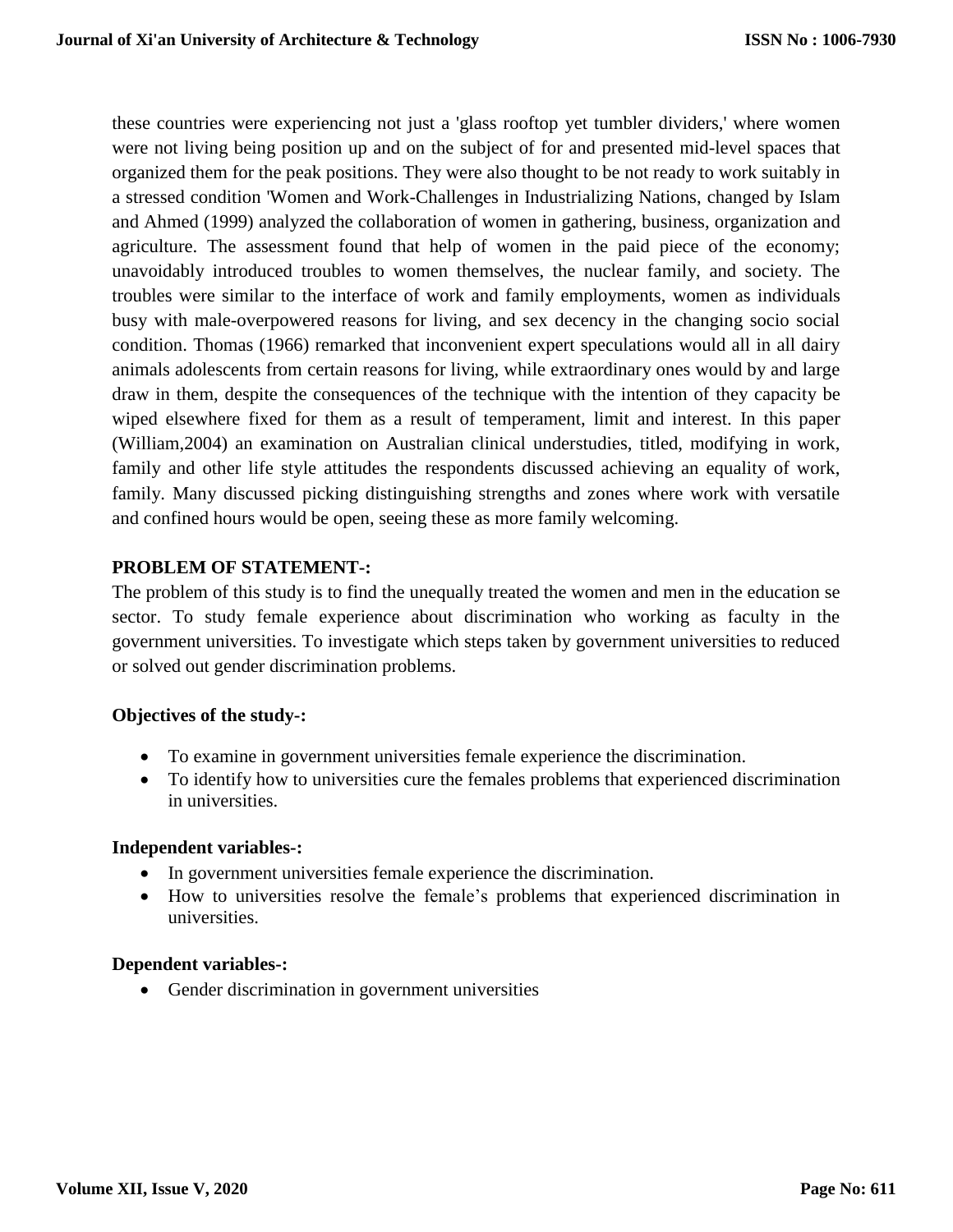## **RESEARCH METHODOLOGY AND RESEARCH FRAMEWORK-:**

Research methodology help the investors which steps or ways should be adopt by researcher to solve out the trouble .Through the methodology researcher to be used less consuming time or economic manners to be caught to get the solution of particular or unique problem. In this learning we adopt the descriptive and an analytical approach to be used. In this paper we tried to find the truth or fact of related problems. Gender discrimination issues than men, what's more, as instructors, they by a long shot overwhelm the essential and optional training framework everywhere throughout the world. This study based on observations or questionnaires or survey. Female faculty experience of inequality in government universities of Haryana. Haryana state divided in further sub –divisions. In this paper currently we agreed some districts of Haryana. Present study we taking 3 districts choose (total 3 government universities take) Krukshetra, Rohtak, Gorgon.

Primary data was used in the study. Essential in sequence was composed through the facilitate of a well –controlled questionnaires. Questionnaires in favor of the revision limited open ended & close finished questions. Data ought to be together from womanly faculties of government universities. Likert -scale has been used to be questions to revise the factors. Likert –scale refers the value 1 for strongly agree and 5 for strongly disagree. Data should be assembly or collecting from end to end the questionnaires from 162 respondents and 200 found suitable for studies. Recommendations and suggestions have been taken from the pilot survey, after that questionnaires revised.

#### **HYPOTHESIS-:**

- 1. **H0** = Government universities working environment not against the female staff.  $H1 =$  Government universities working environment against the female staff.
- 2. **H0** = In government universities female not experience the discrimination.
	- $H1 = In$  government universities female experience the discrimination.
- 3. **H0**= Government universities not successful to reduced gender discrimination.  **H1**= Government universities successful to reduced gender discrimination.

#### **DATA STRUCTURE-:**

This study will adopt a systematic and expressive approach based on observations & questionnaires. Present study has been carried out in many districts of Haryana state divided in further sub –divisions. In this paper currently we agreed some districts of Haryana. Present study we taking 3 districts choose (total 3 government universities take) Krukshetra, Rohtak, Gorgon. Regarding data collection, information is collected through questionnaires from 162 respondents selected from conveniently universities of various district of Haryana government universities.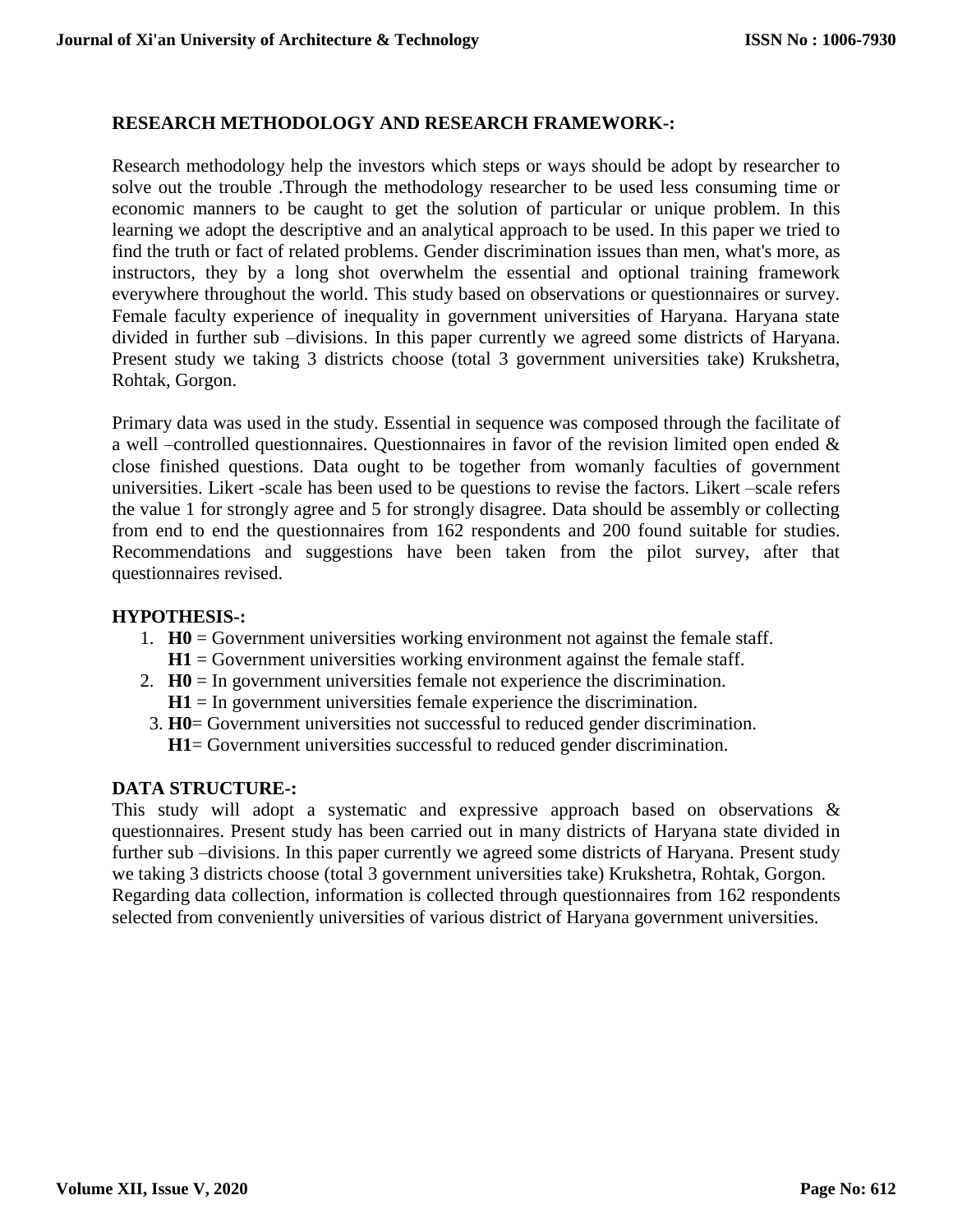| Variables |                 | Frequenc | Percent | Valid<br>Percent | Cumulative<br>Percent |
|-----------|-----------------|----------|---------|------------------|-----------------------|
|           | Male            | 92       | 61.3    | 61.3             | 61.3                  |
|           | Valid Female 58 |          | 38.7    | 38.7             | 100.0                 |
|           | Total           | 50       |         |                  |                       |

**Frequency table of Gender** 

# **Frequency table of Age**

| Variables      |                      | Frequenc<br>V | Percent | Valid<br>Percent | Cumulative<br>Percent |
|----------------|----------------------|---------------|---------|------------------|-----------------------|
|                | 25-30 Years          | 39            | 26.0    | 33.1             | 33.1                  |
|                | 30-35 Years          | 33            | 22.0    | 28.0             | 61.0                  |
| Valid          | 35-40 Years          | 21            | 14.0    | 17.8             | 78.8                  |
|                | 40<br>above<br>Years | 25            | 16.7    | 21.2             | 100.0                 |
|                | Total                | 118           | 78.7    | 100.0            |                       |
| Missing System |                      | 32            | 21.3    |                  |                       |
| Total          |                      | 150           | 100.0   |                  |                       |

**Frequency table of Experience**

| Variables      |                | Frequenc | Percent | Valid   | Cumulative |
|----------------|----------------|----------|---------|---------|------------|
|                |                |          |         | Percent | Percent    |
|                | $<$ 2 Years 35 |          | 23.3    | 34.3    | 34.3       |
| Valid          | 2-5 Years      | 27       | 18.0    | 26.5    | 60.8       |
|                | >5 Years       | 40       | 26.7    | 39.2    | 100.0      |
|                | Total          | 102      | 68.0    | 100.0   |            |
| Missing System |                | 48       | 32.0    |         |            |
| Total          |                | 150      | 100.0   |         |            |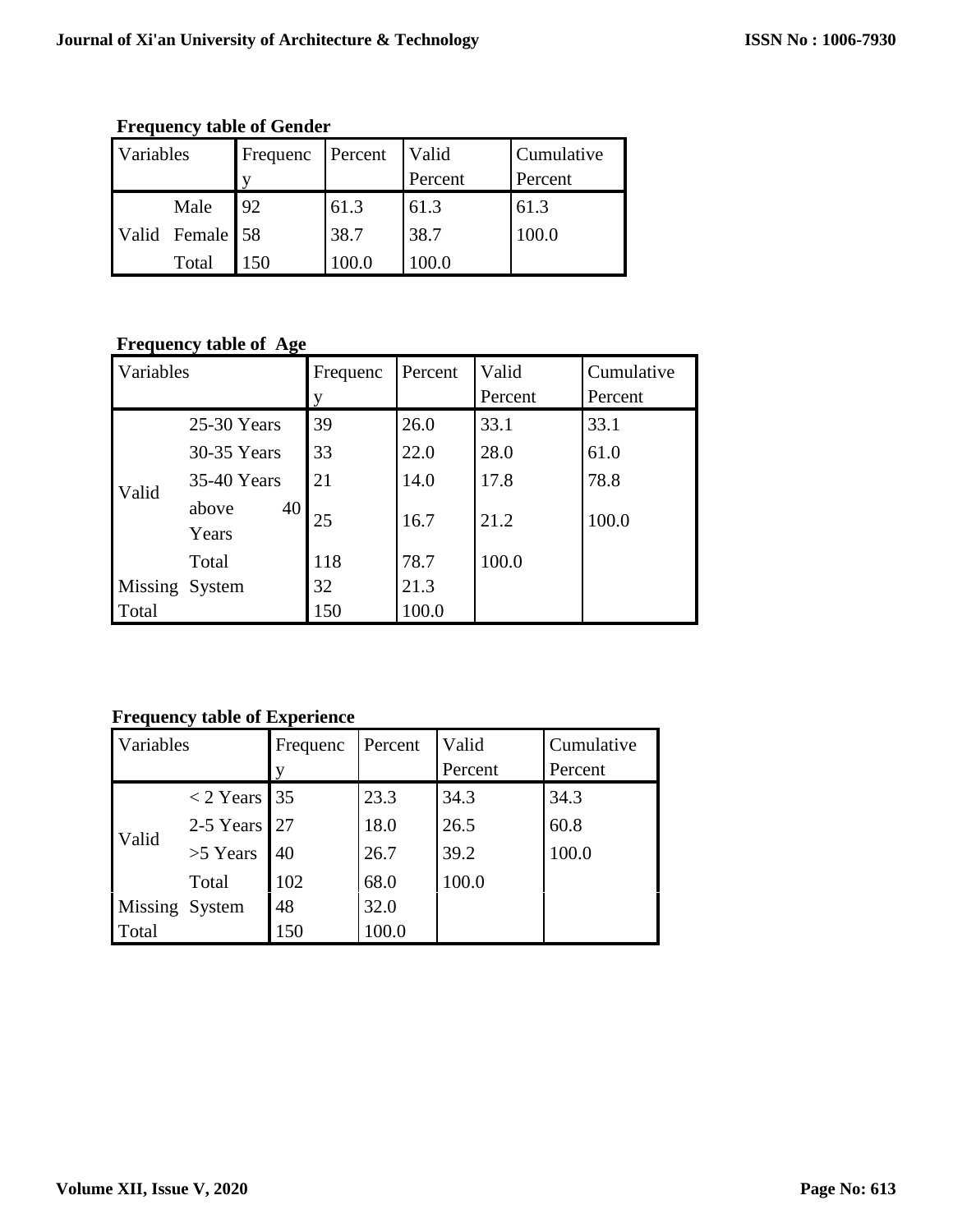| Variables      |           | Frequenc | Percent | Valid   | Cumulative |
|----------------|-----------|----------|---------|---------|------------|
|                |           | V        |         | Percent | Percent    |
|                | Governmen | 61       | 40.7    | 55.5    | 55.5       |
| Valid          |           |          |         |         |            |
|                | Private   | 49       | 32.7    | 44.5    | 100.0      |
|                | Total     | 110      | 73.3    | 100.0   |            |
| Missing System |           | 40       | 26.7    |         |            |
| Total          |           | 150      | 100.0   |         |            |

#### **Frequency table of Sector**

## **Questionnaires**

- To what extent did it take for you to get important in dissimilarity with male partners of the same position in government universities?
- Did you get your advancement on merit premise or you were offered advancement dependent on preference or some other disgusting proposition?
- Accomplish you function as much as your male partners or are you required to work not exactly male?
- How is the behavior of your supervisor towards you in Educational sector?
- Do you at some point feel reluctant to work with male partners since they may plainly upset or criticize you based on sexual orientation?
- Do you reflect your character, dishonor and outlook the way they like?
- Have you at any point confronted sexual maltreatment of any sort in your working environment?
- Assuming No, do you figure the workplace specialists will act in a reasonable way on the off chance that you face sexual badgering?
- Do you experience the ill effects of any wellbeing complexities like emotional episodes, sorrow, fixation issues because of issues at working environment?
- What as you would see it is increasingly advantageous when confronted with the circumstance of badgering in light of sexual orientation separation?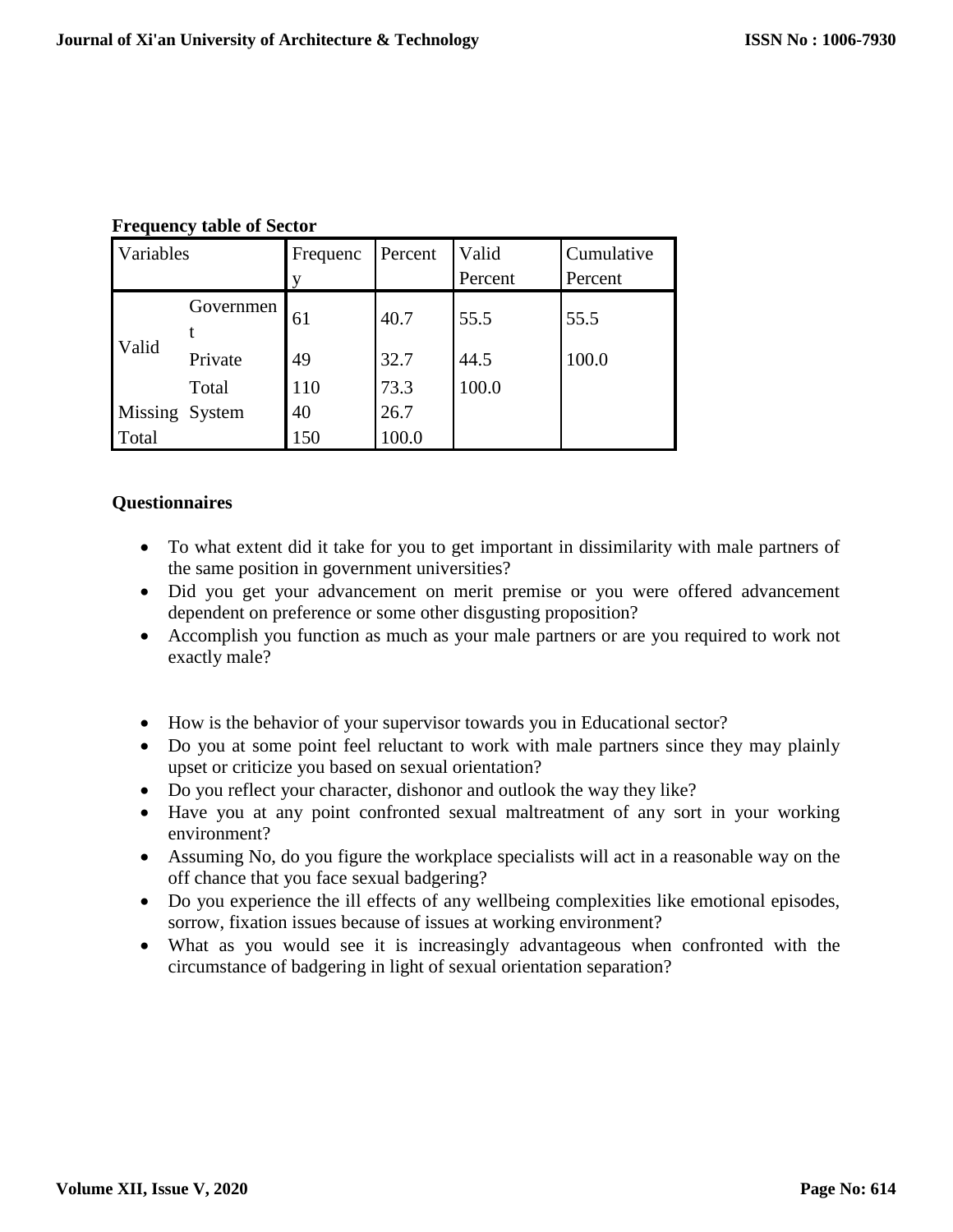|                               | <b>Statistics</b> |                |                  |                  |                               |                    |                            |                  |                  |                  |                |
|-------------------------------|-------------------|----------------|------------------|------------------|-------------------------------|--------------------|----------------------------|------------------|------------------|------------------|----------------|
| Variables                     |                   | Dissi<br>milar | Equal<br>Caree   | Same<br>work     | Behavi<br>of<br><sub>or</sub> | Sexual<br>orientat | Effec<br>$\mathbf t$<br>on | Negat<br>ive     | Facin<br>g       | Emot<br>ional    | Take<br>action |
|                               |                   | ity            | $\mathbf{r}$     | load             | male                          | ion                | job                        | worki            | wom              | ,ment            | by             |
|                               |                   | with           | growt            |                  | manage                        |                    | satisf                     | ng               | en               | ally             | women          |
|                               |                   | male           | $\mathbf h$      |                  | ment                          |                    | actio                      | envir            | gende            | $\&$             |                |
|                               |                   |                |                  |                  |                               |                    | $\mathbf n$                | onme             | r                | stress           |                |
|                               |                   |                |                  |                  |                               |                    |                            | nt               | discri           |                  |                |
|                               |                   |                |                  |                  |                               |                    |                            |                  | minat            |                  |                |
|                               |                   |                |                  |                  |                               |                    |                            |                  | ion              |                  |                |
|                               | Val<br>id         | 150            | 150              | 150              | 150                           | 150                | 150                        | 150              | 150              | 150              | 150            |
| $\mathbf N$                   | Mis               |                |                  |                  |                               |                    |                            |                  |                  |                  |                |
|                               | sin               | 6              | 6                | 6                | 6                             | 6                  | 6                          | 6                | 6                | 6                | 6              |
|                               | ${\bf g}$         |                |                  |                  |                               |                    |                            |                  |                  |                  |                |
| Mean                          |                   | 1.833          | 1.586            | 1.673            | 1.6800                        | 1.5467             | 1.973                      | 1.626            | 1.626            | 1.893            | 2.2933         |
|                               |                   | 3              | 7                | 3                |                               |                    | 3                          |                  | 7                | 3                |                |
| Std. Error of Mean            |                   | .0608          | .0569            | .0651            | .06298                        | .04078             | .0675                      | .0396            | .0617            | .0621            | .09764         |
|                               | 8                 | 9              |                  |                  | $\overline{2}$                | 3                  | $\boldsymbol{0}$           | 4                |                  |                  |                |
| Median                        |                   | 2.000          | 1.000            | 1.000            | 1.0000                        | 2.0000             | 2.000                      | 2.000            | 1.000            | 2.000            | 2.0000         |
|                               |                   | $\overline{0}$ | $\overline{0}$   | $\overline{0}$   |                               |                    | $\theta$                   | $\overline{0}$   | $\overline{0}$   | $\overline{0}$   |                |
| Mode                          |                   | 2.00           | 1.00             | 1.00             | 1.00                          | 2.00               | 1.00                       | 2.00             | 1.00             | 2.00             | 1.00           |
| Std. Deviation                |                   | .7456          | .6969            | .7984            | .77130                        | .49949             | .8269                      | .4853            | .7557            | .7610            | 1.1958         |
|                               |                   |                | 4                | 6                |                               |                    | 5                          |                  | 1                | 2                | 9              |
| Variance                      |                   | .556           | .486             | .638             | .595                          | .249               | .684                       | .236             | .571             | .579             | 1.430          |
| <b>Skewness</b>               |                   | .281           | .770             | .659             | .623                          | $-.189$            | .050                       | $-.529$          | .742             | .182             | .321           |
| <b>Std. Error of Skewness</b> |                   | .198           | .198             | .198             | .198                          | .198               | .198                       | .198             | .198             | .198             | .198           |
| Range                         |                   | 2.00           | 2.00             | 2.00             | 2.00                          | 1.00               | 2.00                       | 1.00             | 2.00             | 2.00             | 3.00           |
| Minimum                       |                   | 1.00           | 1.00             | 1.00             | 1.00                          | 1.00               | 1.00                       | 1.00             | 1.00             | 1.00             | 1.00           |
| Maximum                       |                   | 3.00           | 3.00             | 3.00             | 3.00                          | 2.00               | 3.00                       | 2.00             | 3.00             | 3.00             | 4.00           |
|                               | 25                | 1.000          | 1.000            | 1.000            | 1.0000                        | 1.0000             | 1.000                      | 1.000            | 1.000            | 1.000            | 1.0000         |
|                               |                   | $\overline{0}$ | $\overline{0}$   | $\boldsymbol{0}$ |                               |                    | $\boldsymbol{0}$           | $\overline{0}$   | $\overline{0}$   | $\boldsymbol{0}$ |                |
| Percentiles                   | 50                | 2.000          | 1.000            | 1.000            | 1.0000                        | 2.0000             | 2.000                      | 2.000            | 1.000            | 2.000            | 2.0000         |
|                               |                   | $\overline{0}$ | $\overline{0}$   | $\boldsymbol{0}$ |                               |                    | $\overline{0}$             | $\overline{0}$   | $\boldsymbol{0}$ | $\overline{0}$   |                |
|                               | 75                | 2.000          | 2.000            | 2.000            | 2.0000                        | 2.0000             | 3.000                      | 2.000            | 2.000            | 2.000            | 4.0000         |
|                               |                   | $\overline{0}$ | $\boldsymbol{0}$ | $\overline{0}$   |                               |                    | $\boldsymbol{0}$           | $\boldsymbol{0}$ | $\boldsymbol{0}$ | $\boldsymbol{0}$ |                |

The survey comprised of close and open question to finished inquiries to meet the targets of the investigation. The things in the survey included urban working women issues related key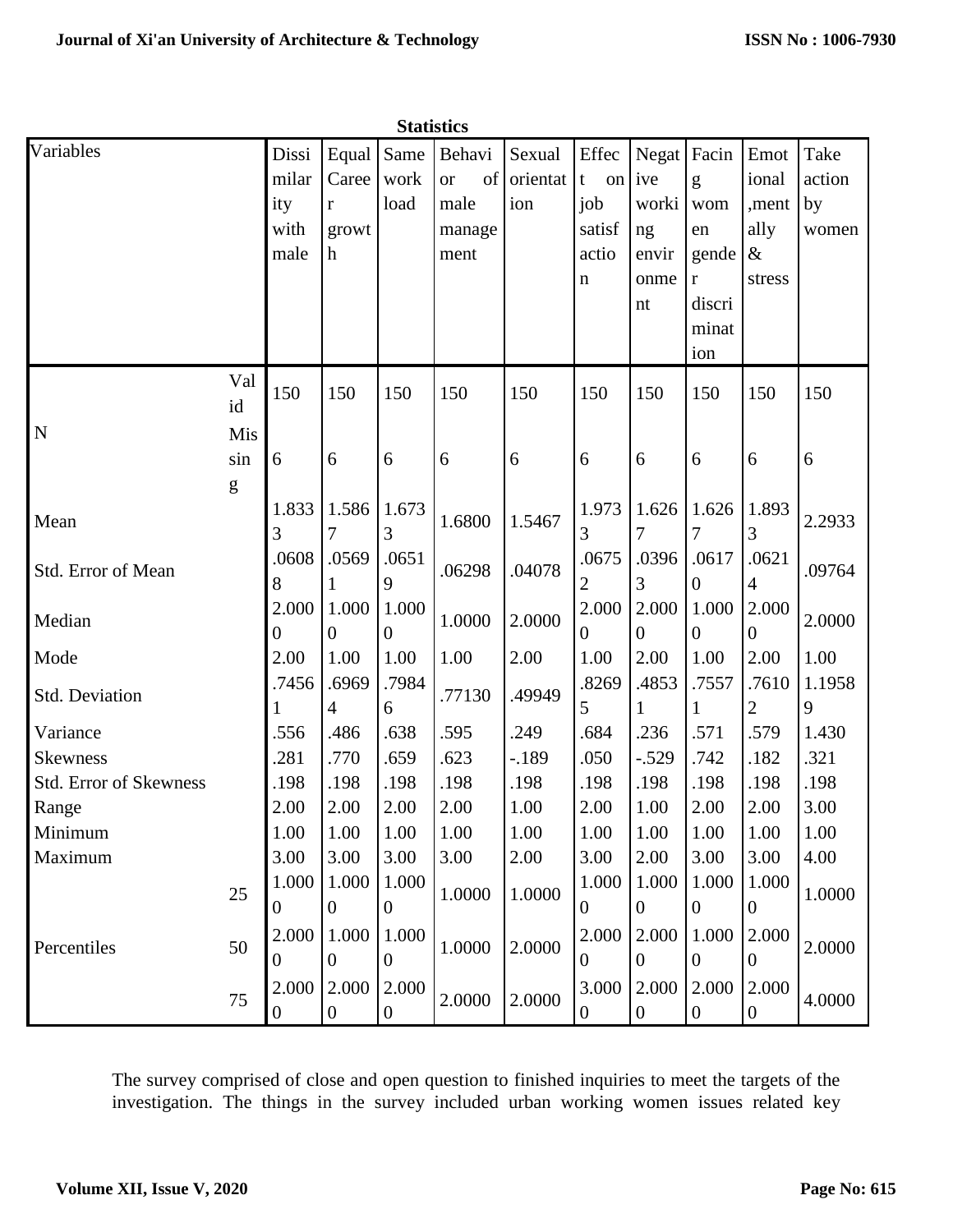parameters like sexual and mental badgering, advancement issues, family care issues, segregation dependent on sexual orientation, work environment separation and biases, wellbeing and security issues and so forth in government universities..

 To what extent did it take for you to get important in dissimilarity with male partners of the same position in government universities?

|         | No. of Respondents | Percentage% |
|---------|--------------------|-------------|
| Equal   | 30                 | 20%         |
| Longer  | 95                 |             |
| Earlier |                    |             |
| -----   |                    |             |

**Table 1.1**



 Did you get your advancement on merit premise or you were offered advancement dependent on preference or some other disgusting proposition?

|       | No. of Respondents | Percentage% |
|-------|--------------------|-------------|
| Yes   | 38                 | 25%         |
| No    |                    | 41%         |
| Can't | 50                 | 34%         |
| say   |                    |             |

#### **Table 1.2**



 Accomplish you function as much as your male partners or are you required to work not exactly male?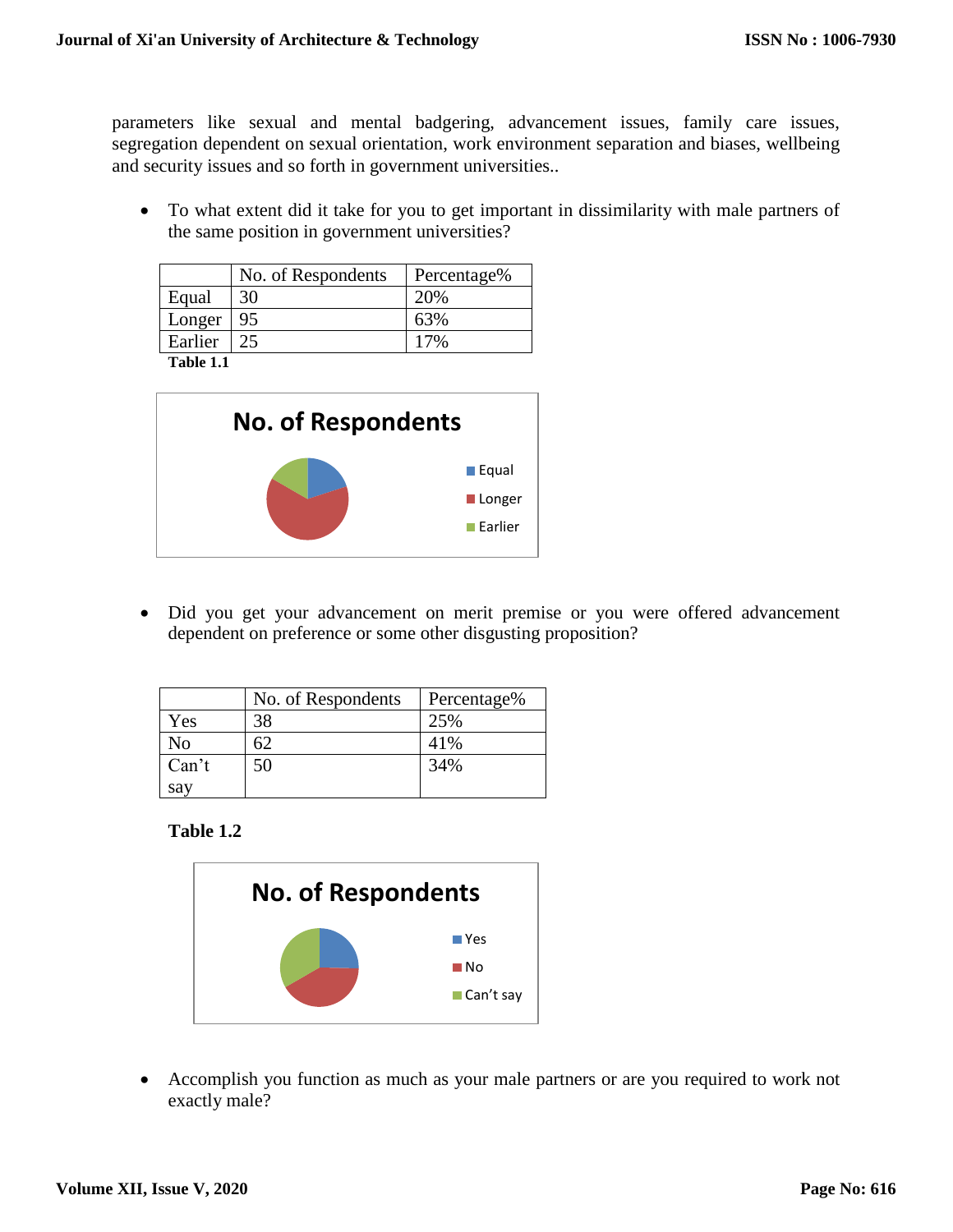|                                    | No. of Respondents | Percentage% |
|------------------------------------|--------------------|-------------|
| Yes                                |                    |             |
| No                                 |                    | 25%         |
| Can's say                          |                    |             |
| -- - -<br>$\overline{\phantom{a}}$ |                    |             |



How is the behavior of your supervisor towards you in Educational sector?

|              | No.         | of Percentage% |
|--------------|-------------|----------------|
|              | Respondents |                |
| Co-operative |             | 34%            |
| Neutral      |             | 58.67%         |
| Abusive      |             | 7.33%          |





 Do you at some point feel reluctant to work with male partners since they may plainly upset or criticize you based on sexual orientation?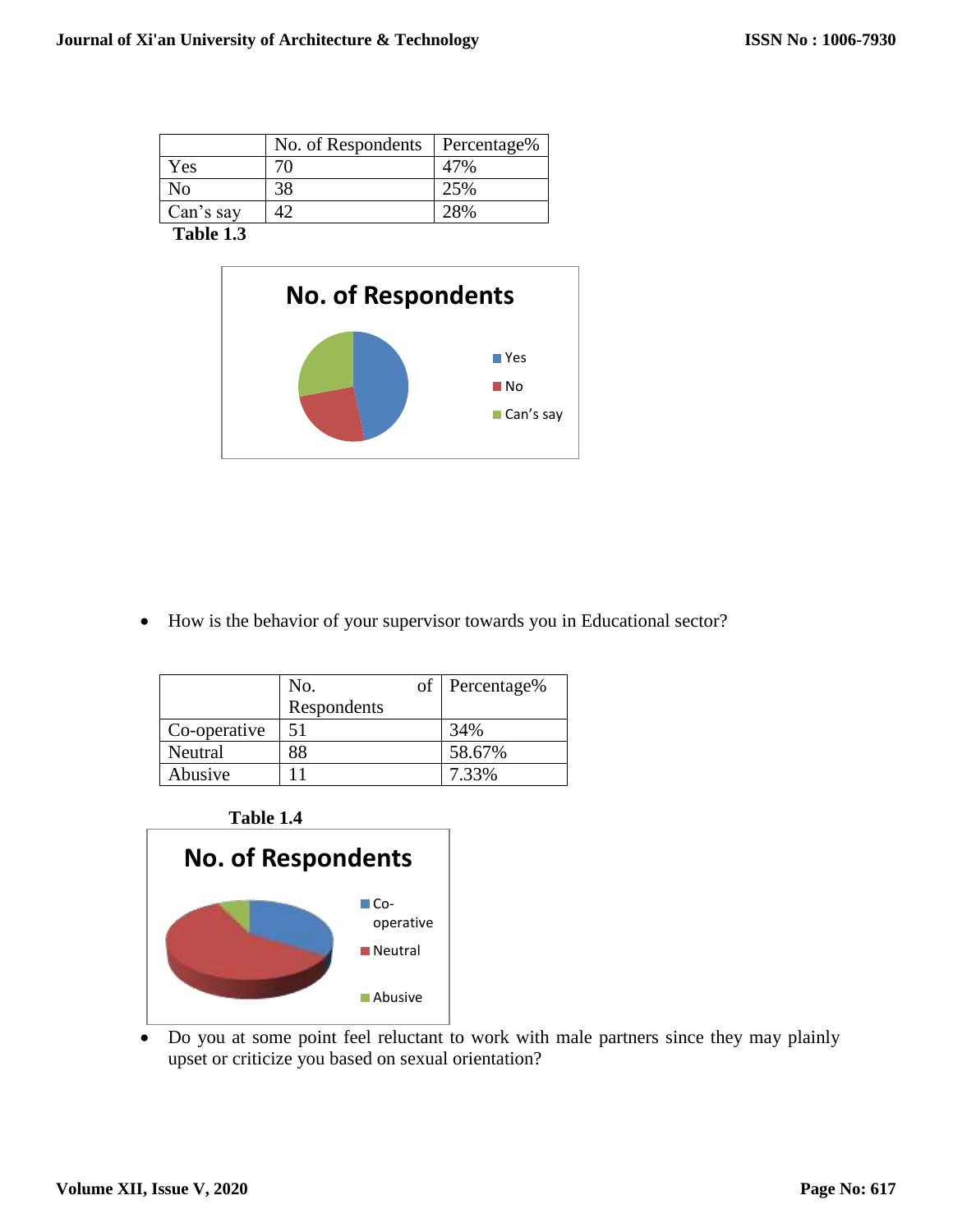|     | No.         | of Percentage% |  |  |  |
|-----|-------------|----------------|--|--|--|
|     | Respondents |                |  |  |  |
| Yes | 106         | 70.67%         |  |  |  |
| Nο  |             | 29.33%         |  |  |  |
| --  |             |                |  |  |  |



Do you reflect your character, dishonor and outlook the way they like?

|           | No. of Respondents | Percentage% |
|-----------|--------------------|-------------|
| Yes       | 98                 | 65.33%      |
| Nο        |                    | 8%          |
| Can't say |                    | 26.67%      |

**Table 1.6**



 Have you at any point confronted sexual mistreatment of any sort in your working environment?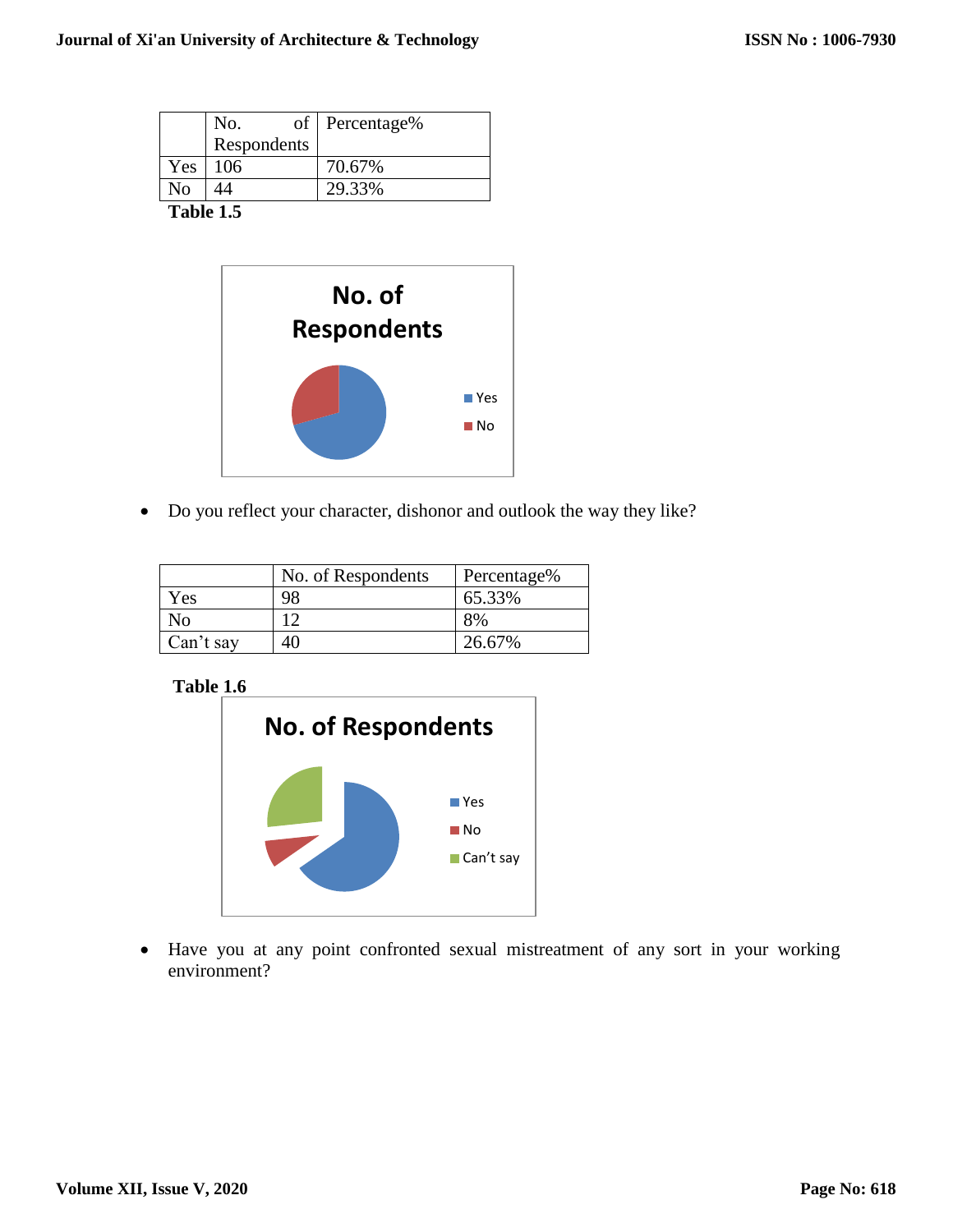|       | No.         | of Percentage% |
|-------|-------------|----------------|
|       | Respondents |                |
| Yes   | 90          | 60%            |
| No    | 58          | 32%            |
| Can't | 12          | 8%             |
| say   |             |                |



 Assuming No, do you figure the workplace specialists will act in a reasonable way on the off chance that you face sexual badgering?

|           | No. of Respondents | Percentage% |
|-----------|--------------------|-------------|
| Yes       | 89                 | 59.33%      |
| Nο        |                    | 14%         |
| Can't say | 40                 | 26.67%      |

**Table 1.8**



 Do you experience the ill effects of any wellbeing complexities like emotional episodes, sorrow, fixation issues because of issues at working environment?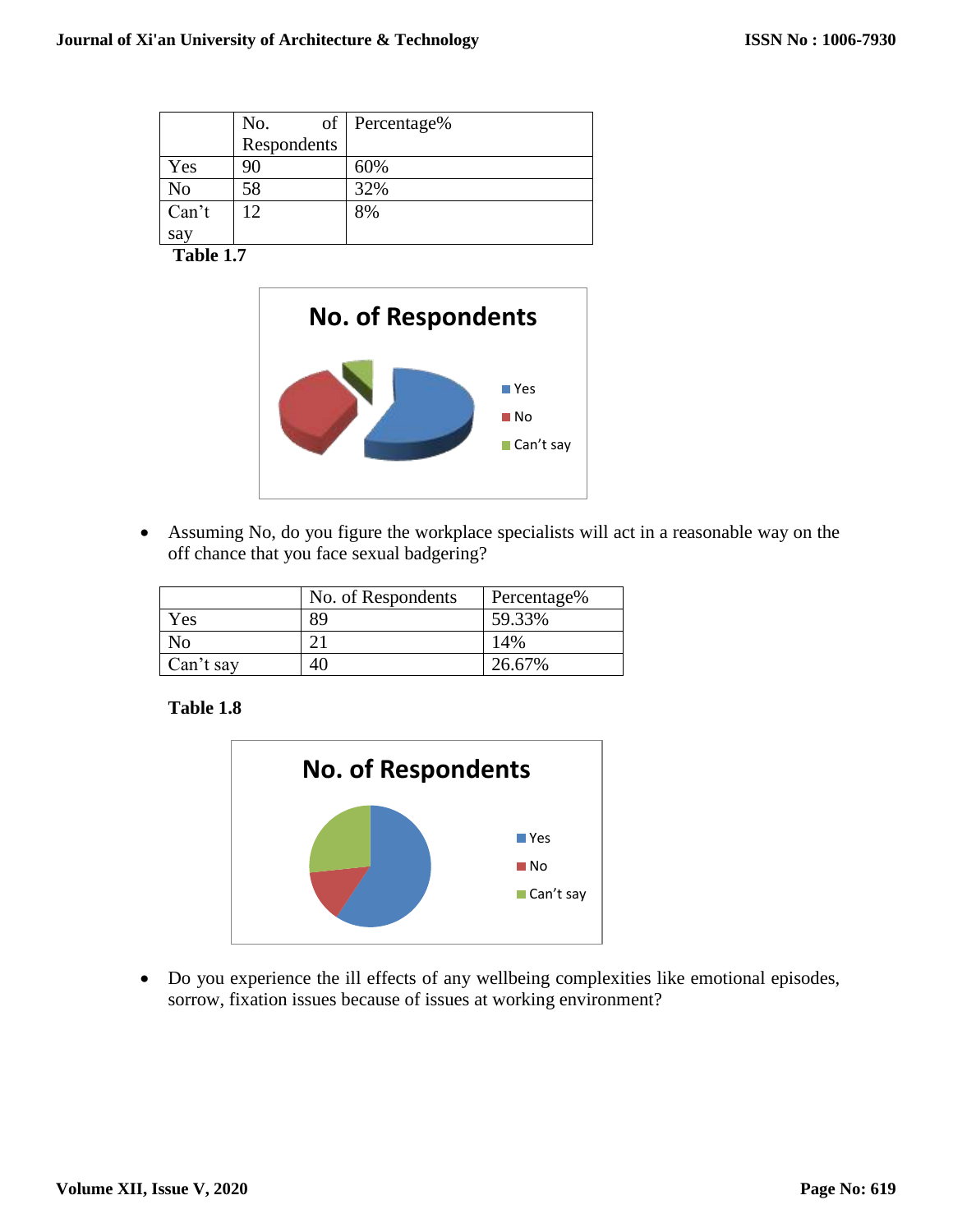|           | No. of Respondents | Percentage% |
|-----------|--------------------|-------------|
| Yes       | 78                 | 52%         |
| No        | 20                 | 21.33%      |
| Can't say | 4Λ                 | 26.67%      |



 What as you would see it is increasingly advantageous when confronted with the circumstance of badgering in light of sexual orientation separation?

|           | No. of Respondents | Percentage% |
|-----------|--------------------|-------------|
| Yes       | QN                 | 60%         |
| No        |                    | 8%          |
| Can't say |                    |             |

# **Table 1.10**



Table 1.1 to 1.10 shows that in the government universities women are feel stressed, dissimilarity in promotion, too much work load, how to behave male staff towards working women. A woman takes the step against the discrimination or not. All the tables show the percentage of all questions in percentage. It was seen that various ladies have distinctive view of their needs, fears, and dissatisfactions and so on. Some are content with their occupations; some are disappointed on account of provocation, both mental and physical; a few ladies have a great job condition; some are profoundly discouraged as a result of issues with their associates, both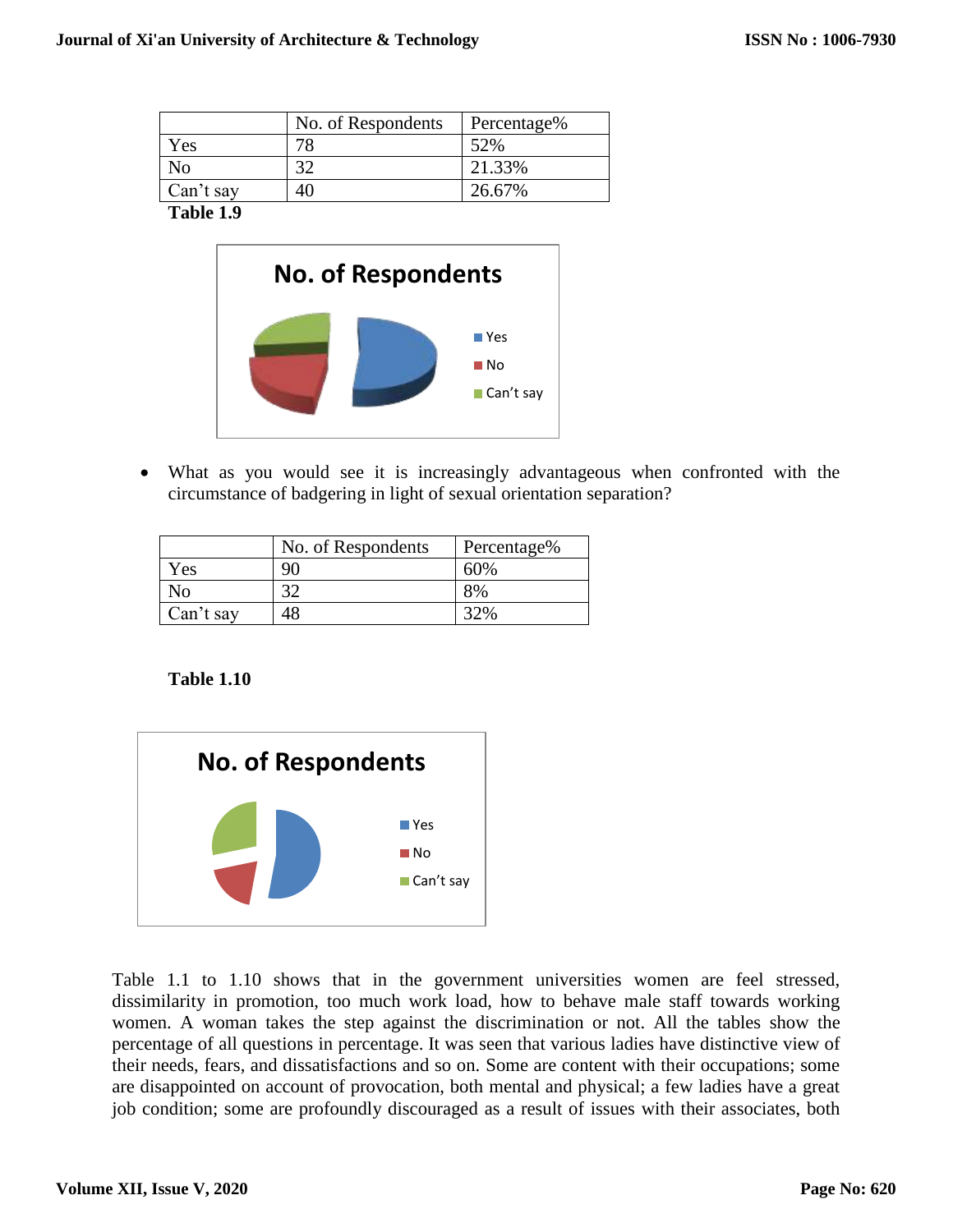male and female. One fascinating certainty that was uncovered was that those ladies who are increasingly wonderful or have enough great character and can convey themselves positively; individuals in a flash reach a specific determination about their character that is exceptionally negative. They consider her in an incorrect manner and accept that those women having an inviting sort of nature inside work environment male part by and large feel that sort of females.

#### **Findings-:**

Inappropriate behavior by male associates is a reality. Mental provocation by female partners is likewise a reality. Working women face issues as a result of their female associates (desire, contention, rivalry and so on.) Partners, the two men/ladies make inferences about ladies' character, once in a while with no premise. Monetary autonomy gives ladies more regard in the general public as saw by the working women.

#### **Conclusion-:**

In a male centric culture like India, a specific limit exists just for ladies, and on the off chance that they attempt to cross that limit at that point individuals begin censuring them. The general discernment is that assuming a few ladies are doing things another way, past individuals' constrained creative mind, and out of match up with conventional reasoning, such as going out for occupations, wearing an alternate kinds of popular garments, talking unreservedly with male individuals, and so on., quickly they are marked as free ladies. India likely has still far to go to make our work environments liberated from any preferences, mishandles, and provocations. And still, after all that we can in any case attempt at tackling a portion of the related issues and issues with some potential arrangements that have been referenced above so ladies become more grounded and are ready to deal with any antagonistic circumstances.

#### **Reference-:**

- 1. Bukharin, F. Y., and Ramzan, M. (2013). Sex segregation: A legend or truth about ladies status in Pakistan. IOSR Journal of Business and Management, 8(2), 88-97.
- 2. Channar, Z. An., Abbass, Z., and Ujan, I. A. (2011). Sex segregation in workforce and its effect on the representatives. P Engineering Science and Social Sciences, 5(1), 177-191.
- 3. Dasli, Y., and Saricoban, S. (2016). Assurance of perspectives on sexual orientation: An examination on advanced education understudies. European Scientific Journal, 12(26), 233-239. doi: 10.19044/esj.2016.v12n26p268
- 4. Dokmen, Y. Z. (2004). Social sexuality: Social mental articulation. Ankara, Turkey: Sistem Publishing.
- 5. Candid, E., Carrera, J. S., and Stratton, T. (2006). Encounters of belittlement and badgering and their associates among clinical understudies in the United States: Longitudinal study. English Medical Journal, 333(7570), 682-694.